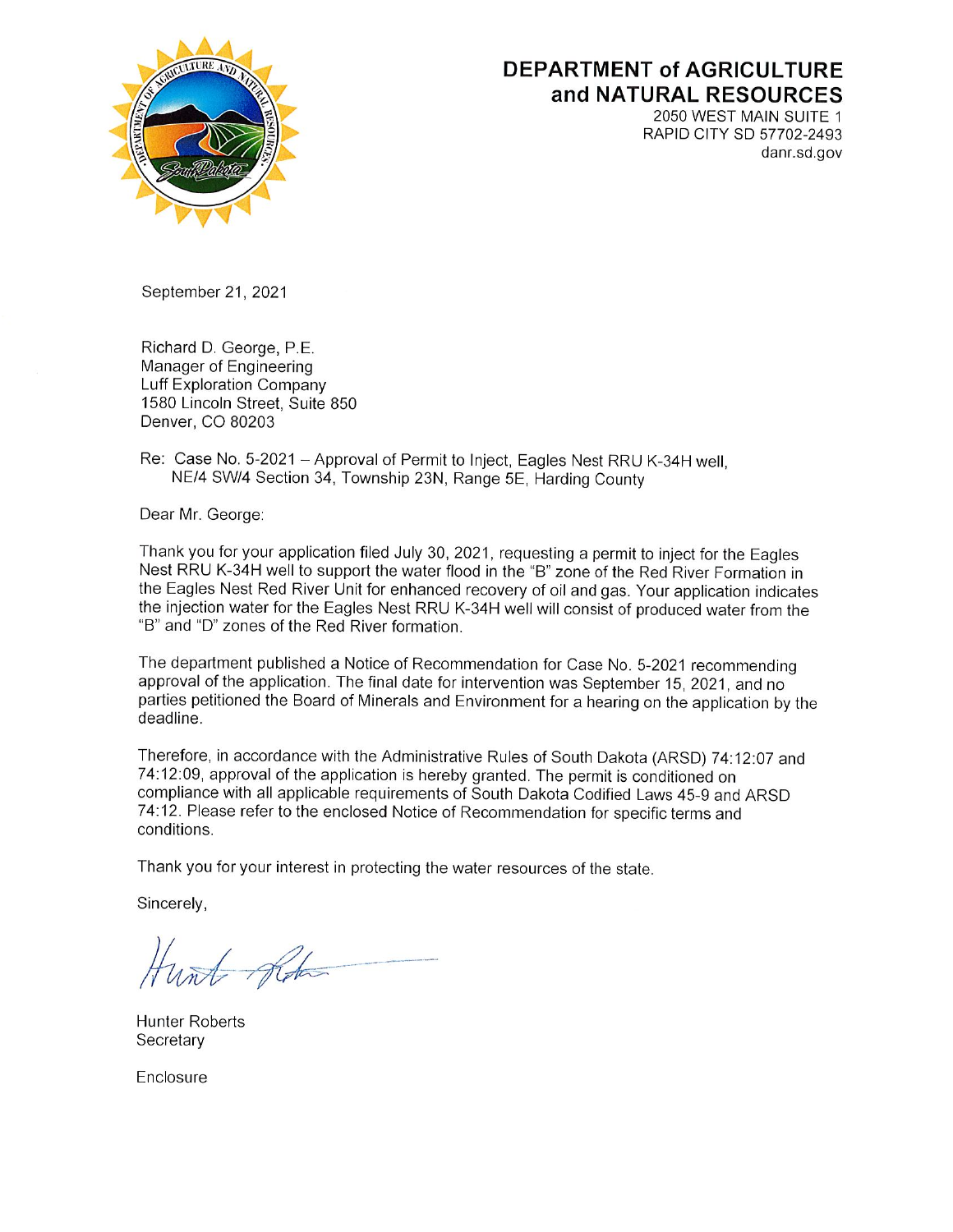## STATE OF SOUTH DAKOTA SECRETARY OF THE DEPARTMENT OF AGRICULTURE AND NATURAL RESOURCES

| IN THE MATTER OF THE APPLICATION OF LUFF   |                       |
|--------------------------------------------|-----------------------|
| EXPLORATION COMPANY, DENVER, COLORADO,     |                       |
| FOR APPROVAL OF A PERMIT TO INJECT INTO    | <b>NOTICE</b>         |
| THE EAGLES NEST RRU K-34H, LOCATED IN THE  | OF                    |
| NE1/4 SW1/4 SECTION 34, TOWNSHIP 23 NORTH, | <b>RECOMMENDATION</b> |
| RANGE 5 EAST, IN THE EAGLES NEST RED RIVER |                       |
| UNIT OF THE EAST HARDING SPRINGS FIELD,    |                       |
| HARDING COUNTY; APPROXIMATELY 23 MILES     | OIL AND GAS           |
| NORTHEAST OF BUFFALO, SD, TO SUPPORT THE   | CASE NO. 5-2021       |
| WATER FLOOD IN THE "B" ZONE OF THE RED     |                       |
| RIVER FORMATION IN THE EAGLES NEST RED     |                       |
| RIVER UNIT FOR ENHANCED RECOVERY OF OIL    |                       |
| AND GAS.                                   |                       |

Notice is hereby given to the public and to all interested persons that pursuant to South Dakota Codified Laws (SDCL) Chapter 1-26 and Chapter 45-9 and further pursuant to the Administrative Rules of South Dakota (ARSD) 74:12:02:08 and 74:12:09, the following matter has come to the attention of the Secretary of the Department of Agriculture and Natural Resources, hereinafter "Secretary."

The Eagles Nest RRU K-34H was completed with 2,027 feet of 9 5/8-inch steel surface casing, cemented to protect underground sources of drinking water, and 9,290 feet of 7-inch steel production casing, cemented to protect underground sources of drinking water. The injection zone will be in the "B" zone of the Red River formation. Injection water will be produced water from the "B" and "D" zones of the Red River formation. All wells within the one-half mile area of review and maximum calculated radius of influence are constructed such that the injection into this well will not affect any underground sources of drinking water.

The requested maximum injection pressure is 1,700 pounds per square inch and the total requested injection volume is 3,750,000 barrels of water.

The Secretary recommends approval of the application with the following conditions:

- 1) Injection operations authorized under the permit to inject must be conducted in accordance with SDCL Chapter 45-9, ARSD 74:12 and any applicable orders or rules promulgated by the South Dakota Board of Minerals and Environment;
- 2) The total number of barrels injected during the life of this permit may not exceed 3,750,000 barrels of water;
- 3) The maximum injection rate must not exceed 1,000 barrels of water per day;
- 4) The life of the permit may not exceed 25 years.
- 5) The maximum pressure must not exceed 1,700 pounds per square inch surface injection pressure during injection operations;
- 6) A mechanical integrity test must be successfully conducted prior to the commencement of injection activity. The well must pass the mechanical integrity test at 1,000 pounds per square inch surface pressure. The operator is required to notify the Secretary a minimum of 72 hours prior to running a mechanical integrity test;